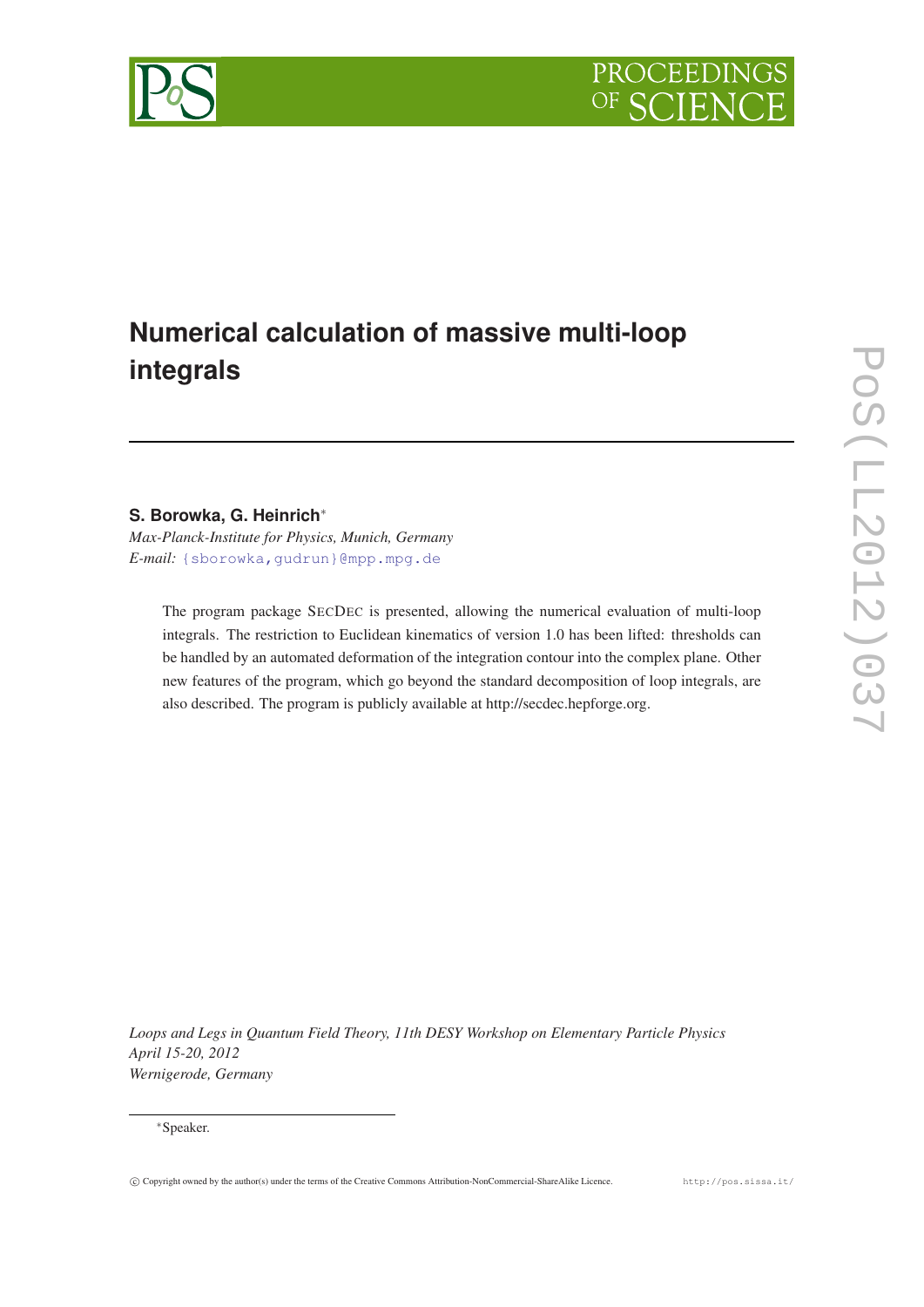### 1. Introduction

These days the amount and the precision of high energy collider physics data is increasing rapidly, and the properties of a new discovery have to be studied as detailed as possible. Therefore precise theory predictions are of major importance. While for many observables next-to-leadingorder (NLO) precision is sufficient, there is a considerable number of examples where corrections beyond NLO are required. In these proceedings we present the program SECDEC[\[1,](#page-4-0) [2\]](#page-4-0), which can assist the numerical calculation of such corrections in a process independent way, providing examples for multi-loop integrals as well as dimensionally regularised phase space integrals. The program is based on the method of sector decomposition  $[3-5]$  $[3-5]$  $[3-5]$  $[3-5]$ , which is an algorithm to factorise the poles in the regularisation parameter  $\varepsilon$  from complicated multi-parameter integrals. Other public implementations of sector decomposition can be found in [\[6](#page-5-0) – [9](#page-5-0)].

While the program SECDEC-1.0 [\[1\]](#page-4-0) and the public programs mentioned above are limited to kinematics where the values of the Mandelstam invariants and masses have to be such that the denominator of the integrand is guaranteed to be of definite sign, this restriction is lifted in SECDEC-2.0 [\[2\]](#page-4-0). Integrable singularities located on the real axis are avoided by an automated deformation of the integration contour into the complex plane. The method of contour deformation in a multidimensional parameter space has been pioneered in [\[10](#page-5-0)] and later has been refined and applied to various calculations at one loop  $[11 - 17]$  $[11 - 17]$  $[11 - 17]$  $[11 - 17]$  and at two loops  $[18 - 21]$  $[18 - 21]$  $[18 - 21]$  $[18 - 21]$ .

Numerical methods using dispersion relations, numerical extrapolation, differential equations and/or numerical integration of Mellin-Barnes representations also have been worked out, see e.g. [[22](#page-5-0) – [28](#page-5-0)]. However, most of these methods or programs are limited either to specific classes of integrals, or the parameters tuning the numerical integration have to be adapted carefully by the authors in an iterative procedure.

For the program SECDEC-2, the aim was to offer a package which is "multi-purpose", i.e. which can handle very different types of multi-loop/multi-scale integrals in a uniform setup. This universality may come at the expense of sub-optimal performance as compared to dedicated programs for specific classes of diagrams, but on the other hand offers a tool of very wide applicability.

### 2. Main features of the program SECDEC

The program performs the following task: it turns a parameter integral, which can contain ultraviolet and/or infrared singularities regulated by a parameter  $\varepsilon$ , into a Laurent series in  $\varepsilon$ , where the coefficients are calculated numerically. For multi-loop integrals, integrable singularities (e.g. due to kinematic thresholds) can also be handled. To start with, the program turns the user information about a Feynman graph (i.e. number of legs, loops, propagators, vertices, on-shell conditions) automatically into the corresponding Feynman parameter representation. The extraction of the poles in  $1/\varepsilon$  is purely algebraic. The coefficients of the poles are sets of finite parameter integrals, which are integrated numerically.

### 2.1 General form of multi-loop integrals

Here we will focus on applications of SECDEC-2 to multi-loop integrals, for details about more general parameter integrals we refer to [[1](#page-4-0), [2\]](#page-4-0). After Feynman parametrisation, a scalar Feynman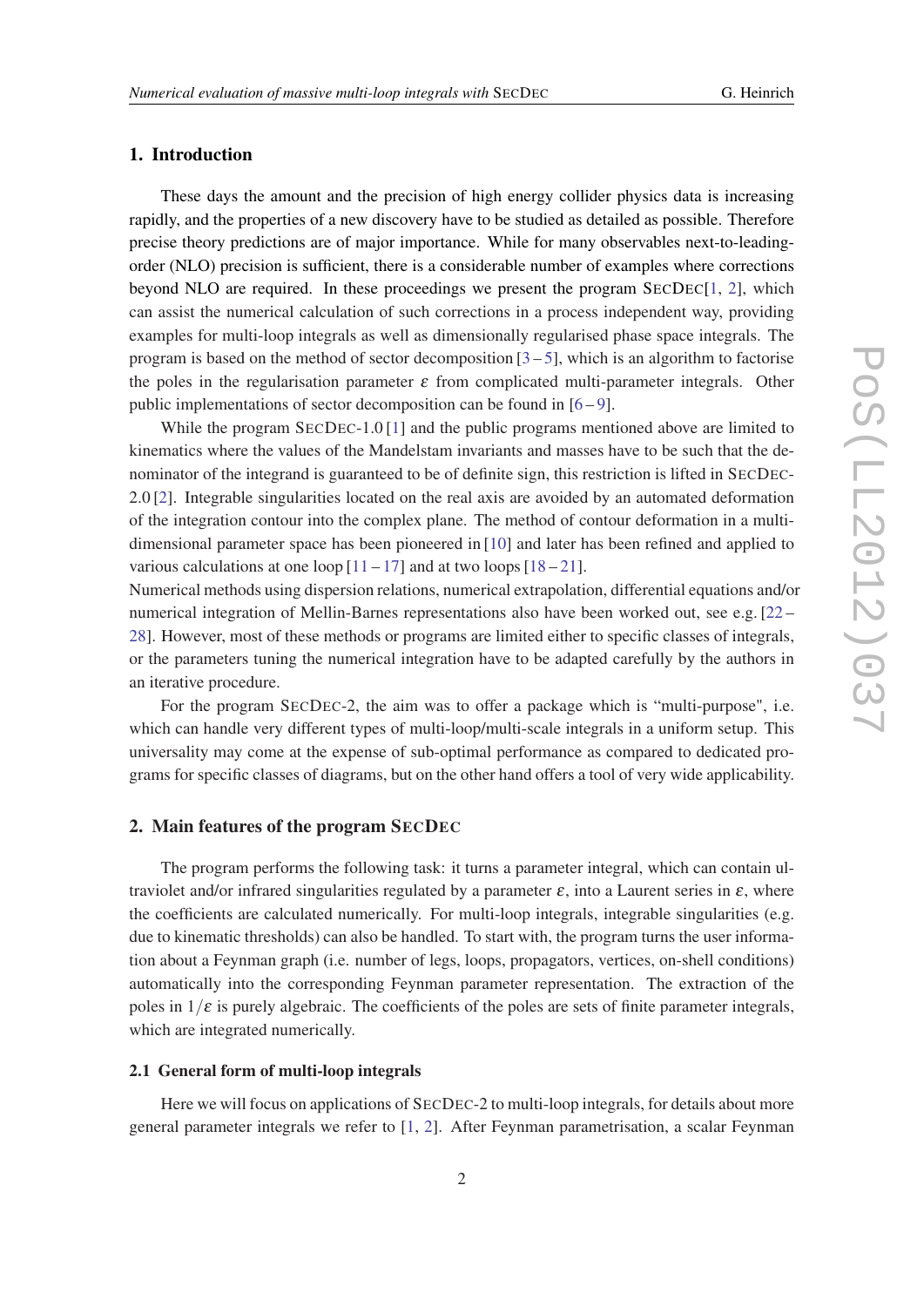<span id="page-2-0"></span>integral *G* in *D* dimensions at *L* loops with *N* propagators, where the propagators can have arbitrary, not necessarily integer powers ν*<sup>j</sup>* , can be written as

$$
G = \frac{(-1)^{N_v}}{\prod_{j=1}^{N} \Gamma(v_j)} \Gamma(N_v - LD/2) \int_{0}^{\infty} \prod_{j=1}^{N} dx_j x_j^{v_j - 1} \delta(1 - \sum_{l=1}^{N} x_l) \frac{\mathcal{U}(\vec{x})^{N_v - (L+1)D/2}}{\mathcal{F}(\vec{x})^{N_v - LD/2}}, \quad (2.1)
$$

with  $N_v = \sum_{j=1}^{N} v_j$ . The functions  $\mathscr U$  and  $\mathscr F$  can be constructed either directly from the momentum representation or from the topology of the corresponding Feynman graph [\[29,](#page-5-0) [30](#page-5-0)]. The implementation of the construction based on the topology only, without the need to specify the propagators in terms of loop momenta, is one of the new features of SECDEC-2.  $\mathcal{U}$  is a positive semi-definite function, whose vanishing is related to the UV subdivergences of the graph. In the region where all Lorentz invariants formed from external momenta are negative, which we will call the *Euclidean region*,  $\mathscr F$  is also a positive semi-definite function of the Feynman parameters  $x_i$  and the invariants. If some of the invariants are zero, for example if some of the external momenta are light-like, the vanishing of  $\mathscr F$  may induce an IR divergence. Thus it depends on the *kinematics* and not only on the topology (like in the UV case) whether a zero of  $\mathscr F$  leads to a divergence or not. Therefore general theorems about the IR singularity structure of multi-loop integrals are sparse, but for practical purposes sector decomposition can provide information about the singularity structure and numerical results, because it offers a constructive algorithm to extract the poles in  $1/\varepsilon$ .

### 2.2 Deformation of the integration contour

As mentioned already, the integrand in eq. (2.1) can diverge for certain values of kinematical invariants and Feynman parameters. In cases where this corresponds to an integrable singularity of logarithmic or square root type, related to normal thresholds, we can make use of Cauchy's theorem to avoid the poles on the real axis by a deformation of the integration contour into the complex plane. As long as the deformation is in accordance with the causal  $i\delta$  prescription of the Feynman propagators, and no poles are crossed while changing the integration path, the integration contour can be altered such that the convergence of the numerical integration is assured. The  $i\delta$ prescription tells us that the contour deformation should be such that the imaginary part of  $\mathcal F$  is always negative. For real masses and Mandelstam invariants  $s_{ij}$ , the following ansatz [\[10](#page-5-0), [12\]](#page-5-0) is therefore convenient:

$$
\vec{z}(\vec{x}) = \vec{x} - i \, \vec{\tau}(\vec{x}) \, , \, \tau_k = \lambda \, x_k (1 - x_k) \, \frac{\partial \mathscr{F}(\vec{x})}{\partial x_k} \, . \tag{2.2}
$$

Unless we are faced with a leading Landau singularity where both  $\mathscr F$  and its derivatives with respect to  $x_i$  vanish, the deformation leads to a well behaved integral at the points where the function  $\mathscr F$  vanishes. In terms of the new variables, we thus obtain

$$
\mathscr{F}(\vec{z}(\vec{x})) = \mathscr{F}(\vec{x}) - i\lambda \sum_{j} x_j (1 - x_j) \left( \frac{\partial \mathscr{F}}{\partial x_j} \right)^2 + \mathscr{O}(\lambda^2) , \qquad (2.3)
$$

such that  $\mathscr F$  acquires a negative imaginary part of order  $\lambda$ . The size of  $\lambda$  determines the scale of the deformation. The initial value for the parameter  $\lambda$  can be given by the user; however, the program tries to optimise the value for  $\lambda$  for each subsector function and may overwrite the user's choice if the latter is found to be inconvenient.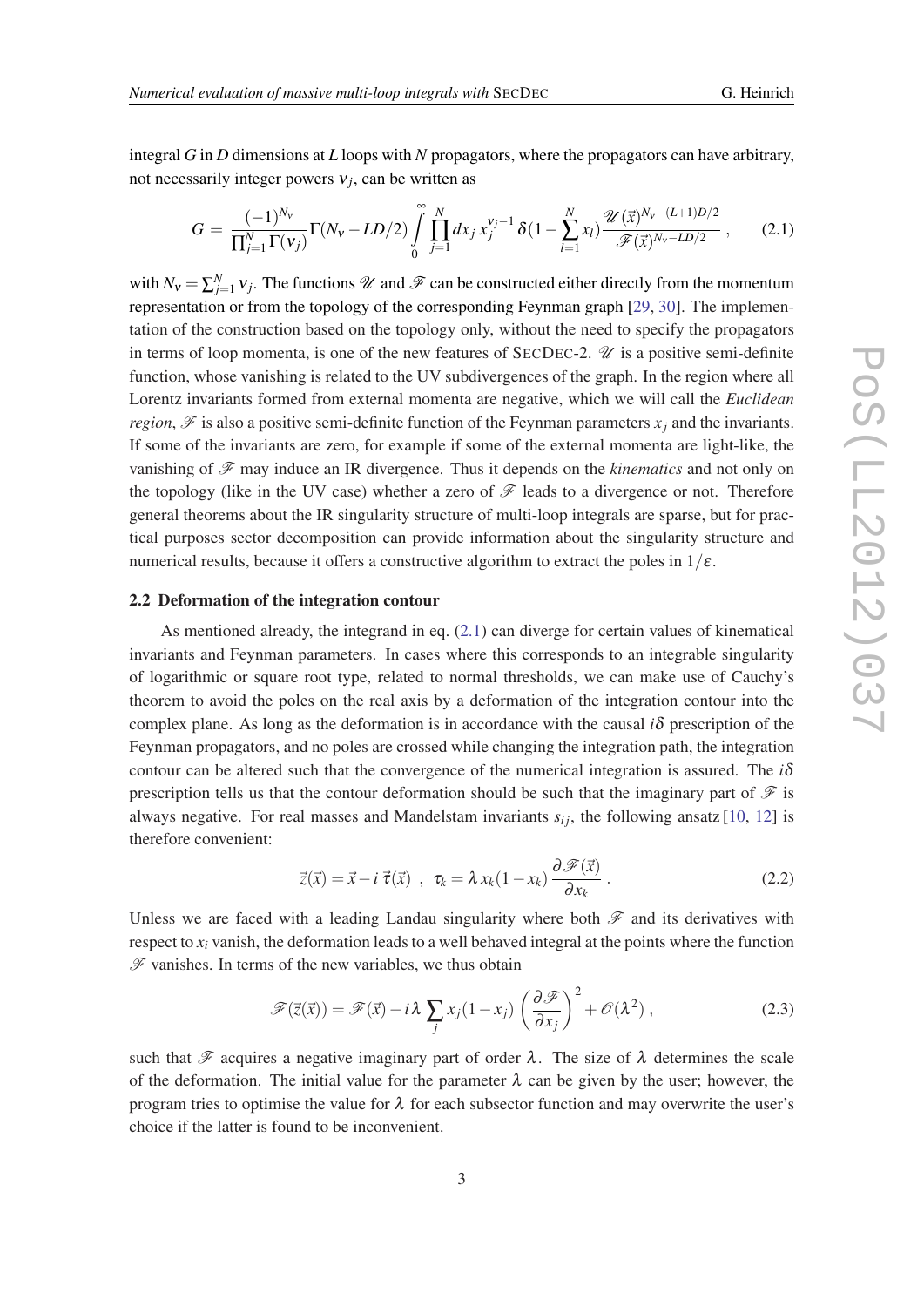### 2.3 Installation and usage of the program

The program can be downloaded from http://secdec.hepforge.org. Unpacking the tar archive via *tar xzvf SecDec.tar.gz* will create a directory called SecDec. Running *./install* in the SecDec directory will install the package. Prerequisites are Mathematica, version 6 or above, Perl (installed by default on most Unix/Linux systems), a Fortran compiler, or a C++ compiler if the C++ option is used. If contour deformation is required, the C++ option must be used. The libraries CUBA [\[31](#page-5-0), [32](#page-5-0)] and BASES [[33\]](#page-5-0) which are used for the numerical integration come with the package SECDEC.

### Usage

- 1. Change to the subdirectory loop or general, depending on whether you would like to calculate a loop integral or a more general parameter integral.
- 2. Copy the files param.input and template.m to create your own parameter and template files myparamfile.input, mytemplatefile.m.
- 3. Set the desired parameters in myparamfile.input and specify the Feynman graph or the function to evaluate in mytemplatefile.m.
- 4. Execute the command *./launch -p myparamfile.input -t mytemplatefile.m* in the shell. If you omit the option *-p myparamfile.input*, the file param.input will be taken as default. Likewise, if you omit the option *-t mytemplatefile.m*, the file template.m will be taken as default. If your files myparamfile.input, mytemplatefile.m are in a different directory, say, *myworkingdir*, use the option *-d myworkingdir*, i.e. the full command then looks like *./launch -d myworkingdir -p myparamfile.input -t mytemplatefile.m*, executed from the directory SecDec/loop or SecDec/general.
- 5. Collect the results. If the calculations are done sequentially on a single machine, the results will be collected automatically. If the jobs have been submitted to a cluster, when all jobs have finished, use the command *./results.pl [-d myworkingdir -p myparamfile]*. In both cases, the files containing the final results will be located in the graph subdirectory specified in the input file.

### 3. New features of the program

Version 2 of SECDEC contains the following new features.

- 1. The most important new feature is the fact that multi-scale loop integrals can now be evaluated without restricting the kinematics to the Euclidean region.
- 2. For scalar multi-loop integrals, the integrand can be constructed from the topology of the diagram, so the user only has to provide the vertices and the propagator masses, but does not have to provide the momentum flow anymore.
- 3. The files for the numerical integration of multi-scale loop diagrams with contour deformation are written in C++ rather than Fortran.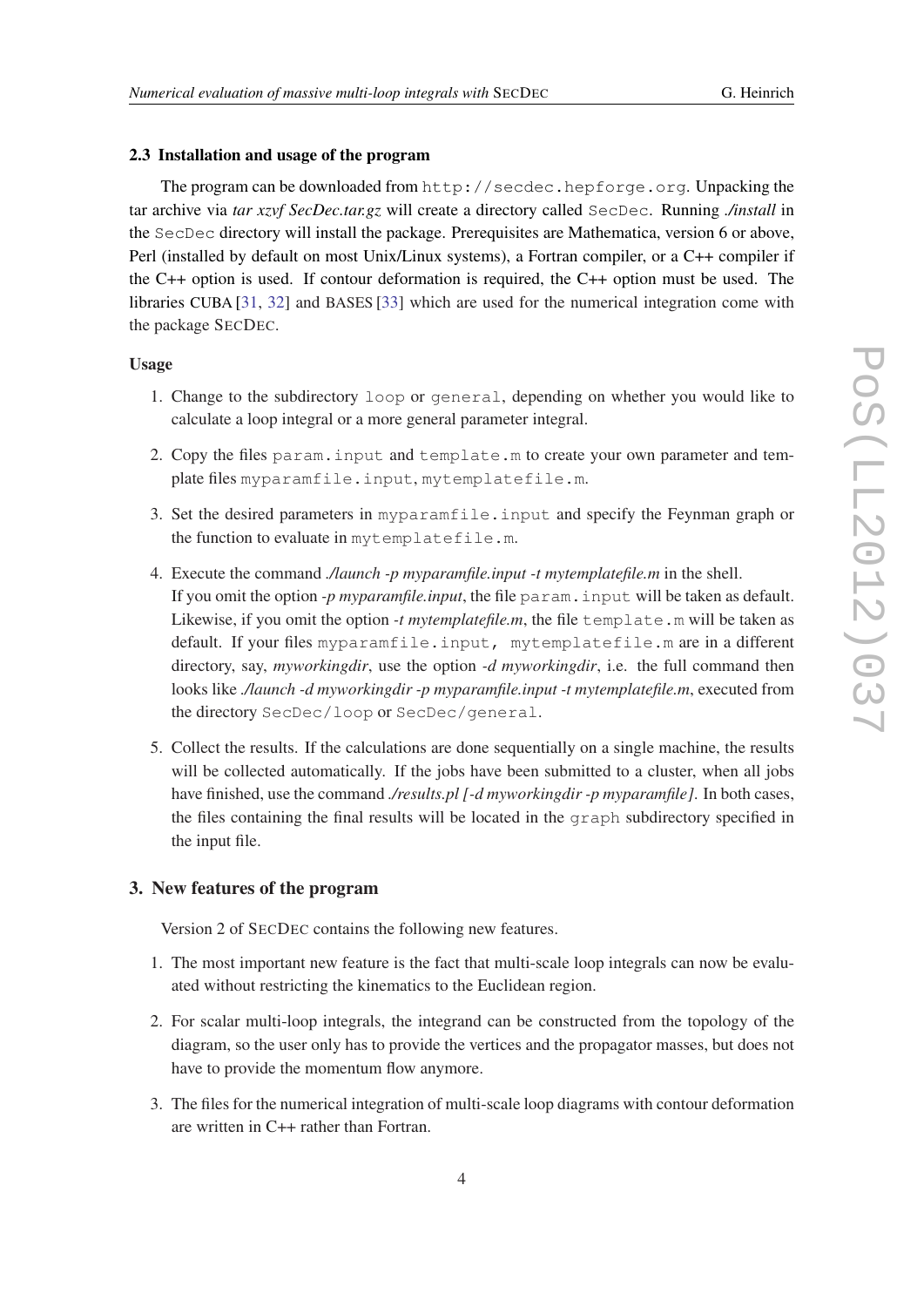- 
- <span id="page-4-0"></span>4. A parallelisation of the algebraic part for Mathematica versions 7 and higher is possible if several cores are available. Parallelisation of the numerical part is also possible.
- 5. The so-called *primary sector decomposition* [3] to eliminate the constraint  $\delta (1 \sum_i x_i)$  on the Feynman parameters, see eq. [\(2.1\)](#page-2-0), can be skipped using the -n option, i.e. *./launch -p param.input -t template.m -n*. In this case the program will not assume that such a constraint is present, but immediately proceed to the iterated sector decomposition. This option can be very useful for cases where the user already has done some modifications to the integrand, for example variable transformations which are convenient for a specific integral at hand, or where one or several Feynman parameters already have been integrated out analytically, or for other non-standard integrals. The implementation of this option is very recent and extends the applicability of the program to a much wider class of integrals.
- 6. The possibility to loop over ranges of numerical values for the Mandelstam invariants, masses (loop case) or user-defined parameters (general case) is automated.
- 7. To evaluate parametric functions in the subdirectory general, the user can define additional (finite) functions at a symbolic level and specify them only later, after the integrand has been transformed into a set of finite coefficient integrals for each order in  $\varepsilon$ .

For examples and results, we refer the reader to [2] and the demos directories coming with the program.

### 4. Conclusions

We have presented SECDEC version 2, an automated program which can be applied to multiloop integrals and more general parameter integrals to perform two tasks: factorise dimensionally regulated singularities as poles in  $1/\varepsilon$  and numerically calculate the coefficients of the resulting Laurent series in ε. The program is publicly available at *http://secdec.hepforge.org*.

An important new feature of the program is the fact that it now can deal with fully physical kinematics, i.e. is not restricted to one-scale problems or Euclidean kinematics anymore. A new construction of the integrand, based entirely on topological rules, is also included, along with other very useful new features which extend the range of applicability of the program.

To calculate full two-loop amplitudes involving several mass scales, the timings still leave room for improvement. However, the program offers the possibility of major parallelisation if several processors are available. An interface to programs performing the reduction to master integrals (not necessarily scalar integrals), which then are fed directly into SECDEC , is under construction.

### References

- [1] Carter J and Heinrich G 2011 *Comput.Phys.Commun.* 182 1566–1581 (*Preprint* 1011.5493).
- [2] Borowka S, Carter J and Heinrich G 2012 *Comput. Phys. Commun.* (*Preprint* 1204.4152).
- [3] Binoth T and Heinrich G 2000 *Nucl. Phys.* B585 741–759 (*Preprint* hep-ph/0004013).